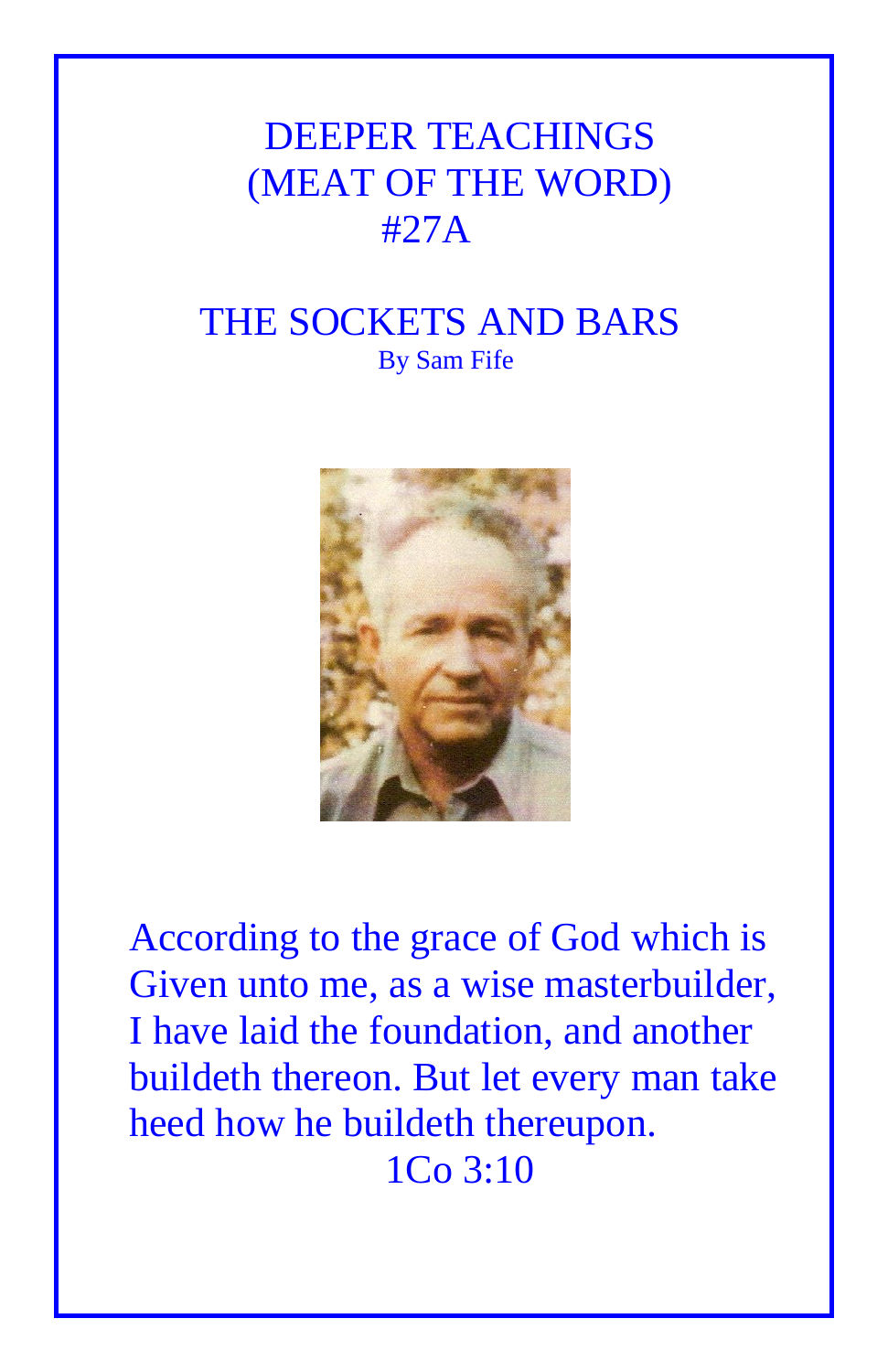Exodus 26:15-30 And thou shalt make boards for the tabernacle of shittim wood standing up. [16] Ten cubits shall be the length of a board, and a cubit and a half shall be the breadth of one board. [17] Two tenons shall there be in one board, set in order one against another: thus shalt thou make for all the boards of the tabernacle. [18] And thou shalt make the boards for the tabernacle, twenty boards on the south side southward. [19] And thou shalt make forty sockets of silver under the twenty boards; two sockets under one board for his two tenons, and two sockets under another board for his two tenons. [20] And for the second side of the tabernacle on the north side there shall be twenty boards: [21] And their forty sockets of silver; two sockets under one board, and two sockets under another board. [22] And for the sides of the tabernacle westward thou shalt make six boards. [23] And two boards shalt thou make for the corners of the tabernacle in the two sides. [24] And they shall be coupled together beneath, and they shall be coupled together above the head of it unto one ring: thus shall it be for them both; they shall be for the two corners. [25] And they shall be eight boards, and their sockets of silver, sixteen sockets; two sockets under one board, and two sockets under another board. [26] And thou shalt make bars of shittim wood; five for the boards of the one side of the tabernacle, [27] And five bars for the boards of the other side of the tabernacle, and five bars for the boards of the side of the tabernacle, for the two sides westward. [28] And the middle bar in the midst of the boards shall reach from end to end. [29] And thou shalt overlay the boards with gold, and make their rings of gold for places for the bars: and thou shalt overlay the bars with gold. [30] And thou shalt rear up the tabernacle according to the fashion thereof which was shewed thee in the mount.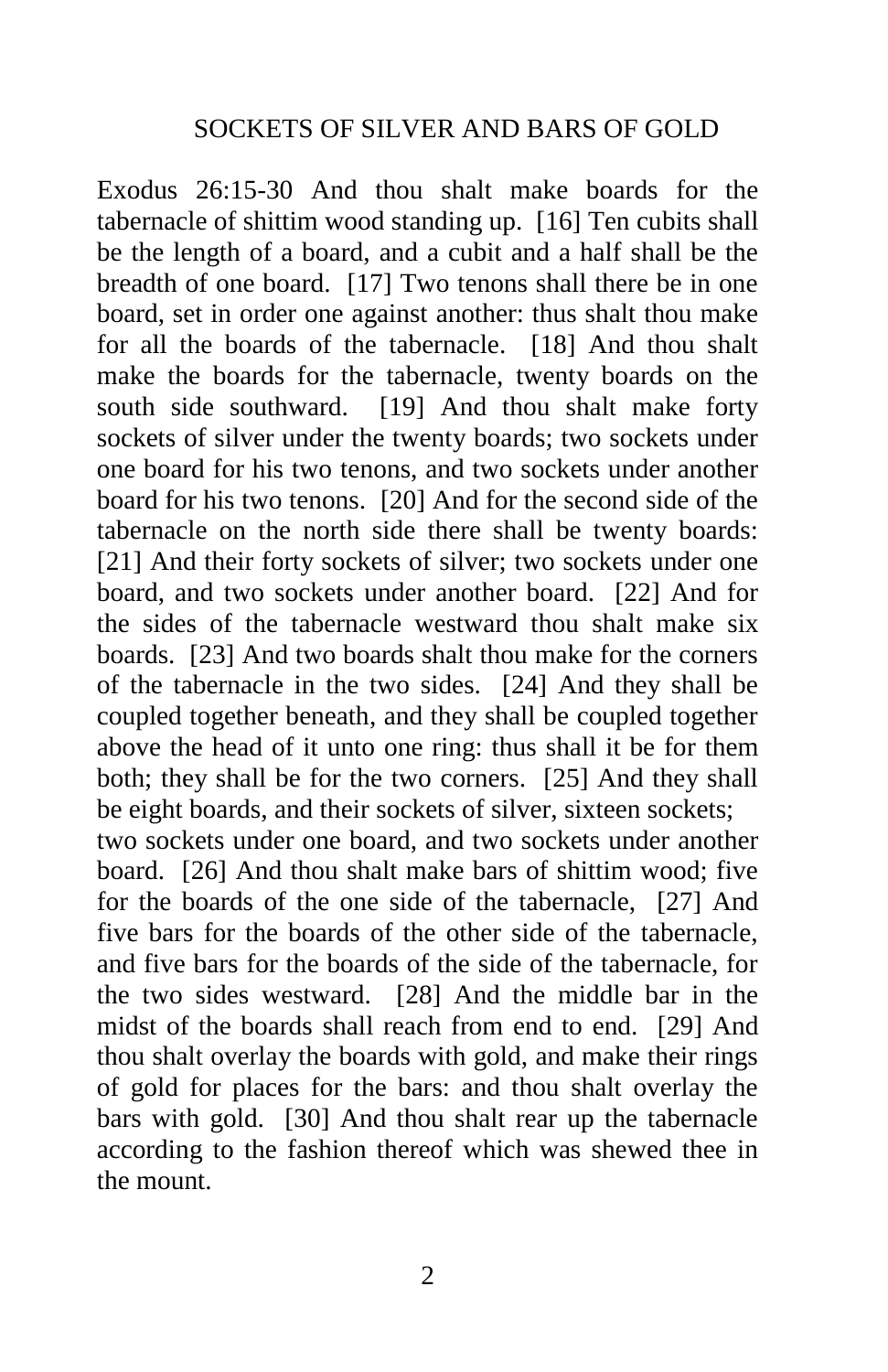In this study, we desire to share with you the great truths that are revealed to us in the construction of the Tabernacle that Moses pitched in the wilderness.

 In the previous studies, we have brought forth the foundational lines and precepts leading up to the truths in this message. We are reminded that the Tabernacle Moses pitched in the wilderness, which was a dwelling place for God, was but a type of the true Tabernacle God is building today as a dwelling place for His Spirit, which Tabernacle we are.

 This Tabernacle Moses pitched had three divisions, "The Outer Court," "The Holy Place," and "The Holy of Holies." However, the Outer Court was not the Tabernacle. It was only the court the Tabernacle was placed in. The Tabernacle consisted of the Holy Place and Holy of Holies.

 The construction of the Tabernacle, which was the Holy Place and Holy of Holies, consisted of boards overlaid with gold that were anchored in sockets of silver and held together by bars of gold.

First let us consider the golden boards. In the symbolism of scripture, wood is always symbolic of man, for we are called the trees of righteousness and the plantings of the Lord, and wood comes from trees. Gold is always symbolic of the perfect nature of God. Therefore, wooden boards overlaid with gold speak of man overlaid with God. Therefore, we

are the boards of that Tabernacle. The boards were anchored in sockets of silver. Silver in the scripture is symbolic of Christ in His redemptive work at Calvary. Truly this is what all of us who are the boards of God's Tabernacle are anchored in, the blood of the new covenant and the redemptive work of Christ at Calvary. Each one of these silver bases with sockets in it, that the boards were set in, weighed one hundred and twenty-five pounds. Certainly, when anchored in such a strong heavy base it would take a very strong wind to blow one of those boards over. Even so, when we are anchored in our silver sockets, the redemptive work of Christ in the cross of Calvary, the winds of adversity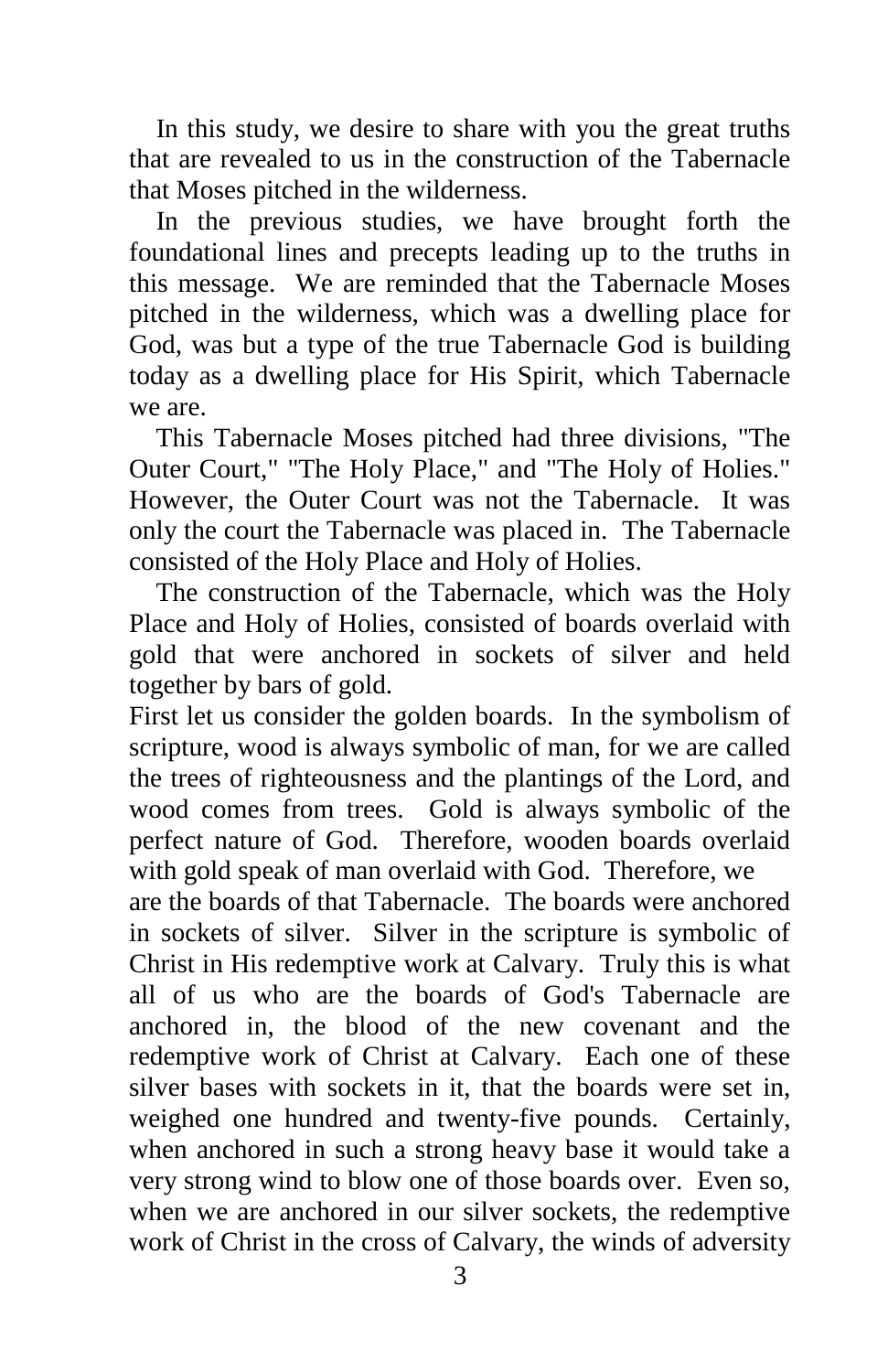and testing may blow mightily against us but they cannot blow us over.

 When every board was anchored in its sockets of silver, the whole Tabernacle rested on its silver base all the way around. It did not rest upon the earth, but it rested upon the silver sockets. It did not touch the earth and the earth did not touch it. It was completely separated from everything that was of the earth and earthy.

 If all Christians who are the boards of God's Tabernacle would fulfill this type, and rest upon the finished work of Calvary, as the Tabernacle rested upon the silver-based sockets, they would truly enter into the rest that is ordained for the people of God. If they would cease to try to rest upon the earth and the earthy natural things, and rest upon the covenant of Calvary, of which those silver bases were a type, they would truly enter into their rest. If they would seek their rest in the redemptive work of Christ in the cross and the covenant of the cross instead of from the doctors and medicines and psychiatrists and all the natural things of the earth, they would get their sicknesses healed and take off their glasses and throw away their crutches and hearing aids and truly find their rest as the Tabernacle of God on the sockets of silver.

 Too many Christians, instead of resting in the covenant that God gave us at Calvary, are resting on the earthy natural provisions of this world.

 Many Christians have no understanding whatever of the New Covenant of the cross that is given to us to rest upon, of which those silver bases are a type. Many do not know what a covenant is. A covenant is a contract between two parties. So many do not know the difference between the Old Covenant or contract given through Moses and the New Covenant. Hebrews in the New Testament says we of the New Testament age have a covenant that speaketh better things than that of Abel. Under the old contract, God gave the people His laws, and the conditions of the contract were, if they kept the laws, He would bless them, and if they did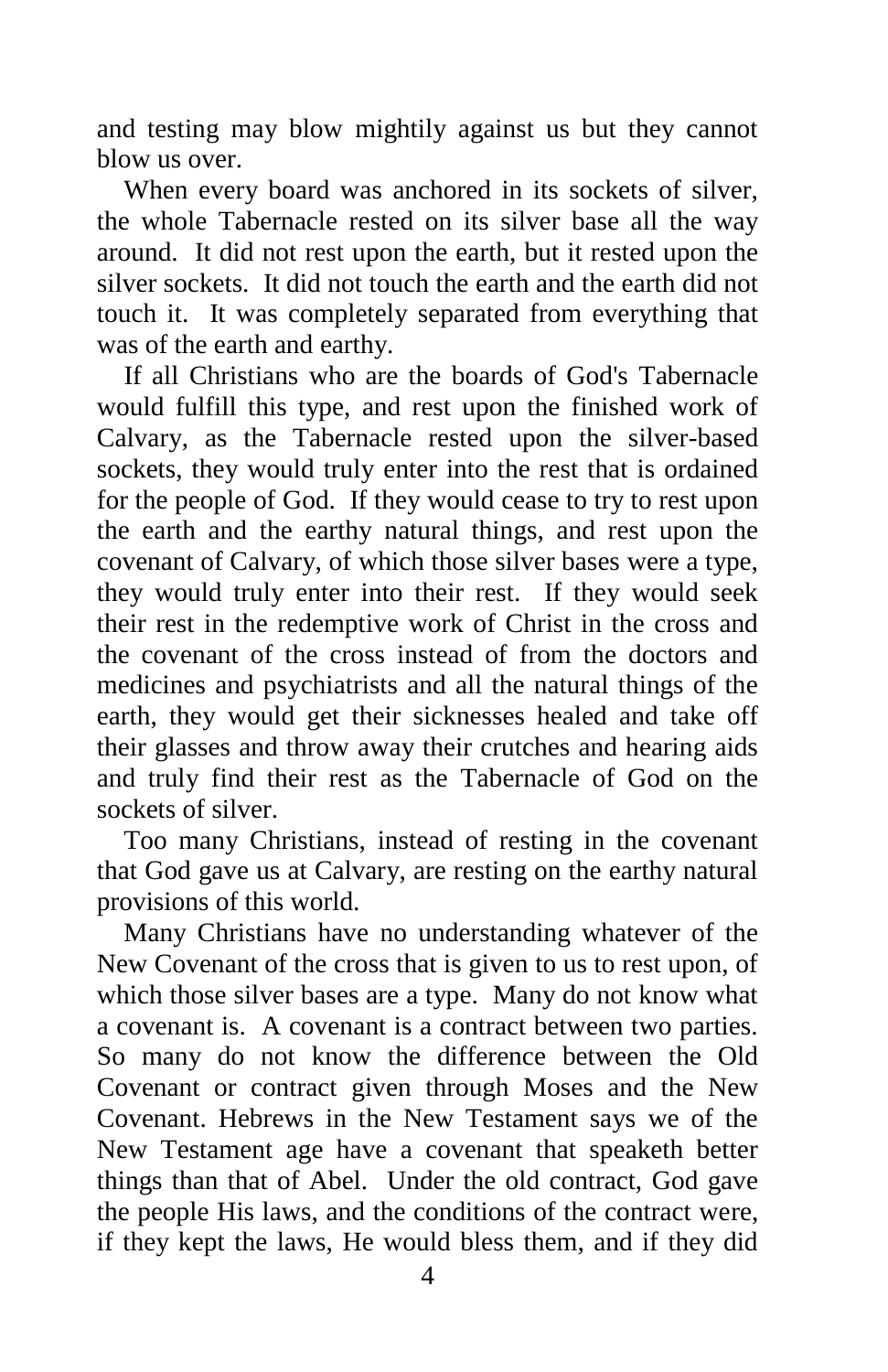not keep them He would whip them and sometimes kill them. If a man did not keep the law of the Sabbath, he was to be stoned to death. If a woman was taken in the act of adultery, she was to be stoned to death. This was a hard contract; the terms were, "If you keep the laws, I'll bless you, if you do not keep them, I'll whip you and sometimes kill you."

 The New Contract we have with God is so much more glorious. In this contract, God says, "I want you to keep my laws ultimately. But while you are growing to where you can, whether you keep them or not, I'll still bless you and answer every prayer, if you will just believe and rest in the redemptive work of Calvary, the Blood of Jesus."

 So many Christians today are living in the New Covenant age and depending on the Old Covenant of their own works to get God's blessing instead of resting on the silver sockets, the finished work of Calvary. Oh, that all might see, whether we are able yet to keep the law or not, we can still have the blessing of God just by believing for it is through the blood of Jesus, for we have a contract with God.

 I would like to illustrate the power of this contract by relating one of my own experiences. Once some years ago, I was tricked by the enemy out of the will of God, and into something that would have brought much trouble upon me and was about to do so. After I had gotten back in the will of God, still the terrible results of my failure were about to come upon me. I knelt in prayer to ask God to prevent this. As I knelt in prayer, I knew I had nothing to present to God from myself that should persuade him to help me. I was guilty, I knew I was guilty and I knew He knew I was guilty, and I had no excuse. But I had a contract with God. So I just reminded Him that He gave me a contract that He would help me whether I deserved it or not, if I just believed that because of the shed blood of Jesus He must keep His end of the contract. As I prayed this way, He moved the terrible thing that was coming at me far away so that it never came near me. Oh, what a covenant! Oh, that we who are the true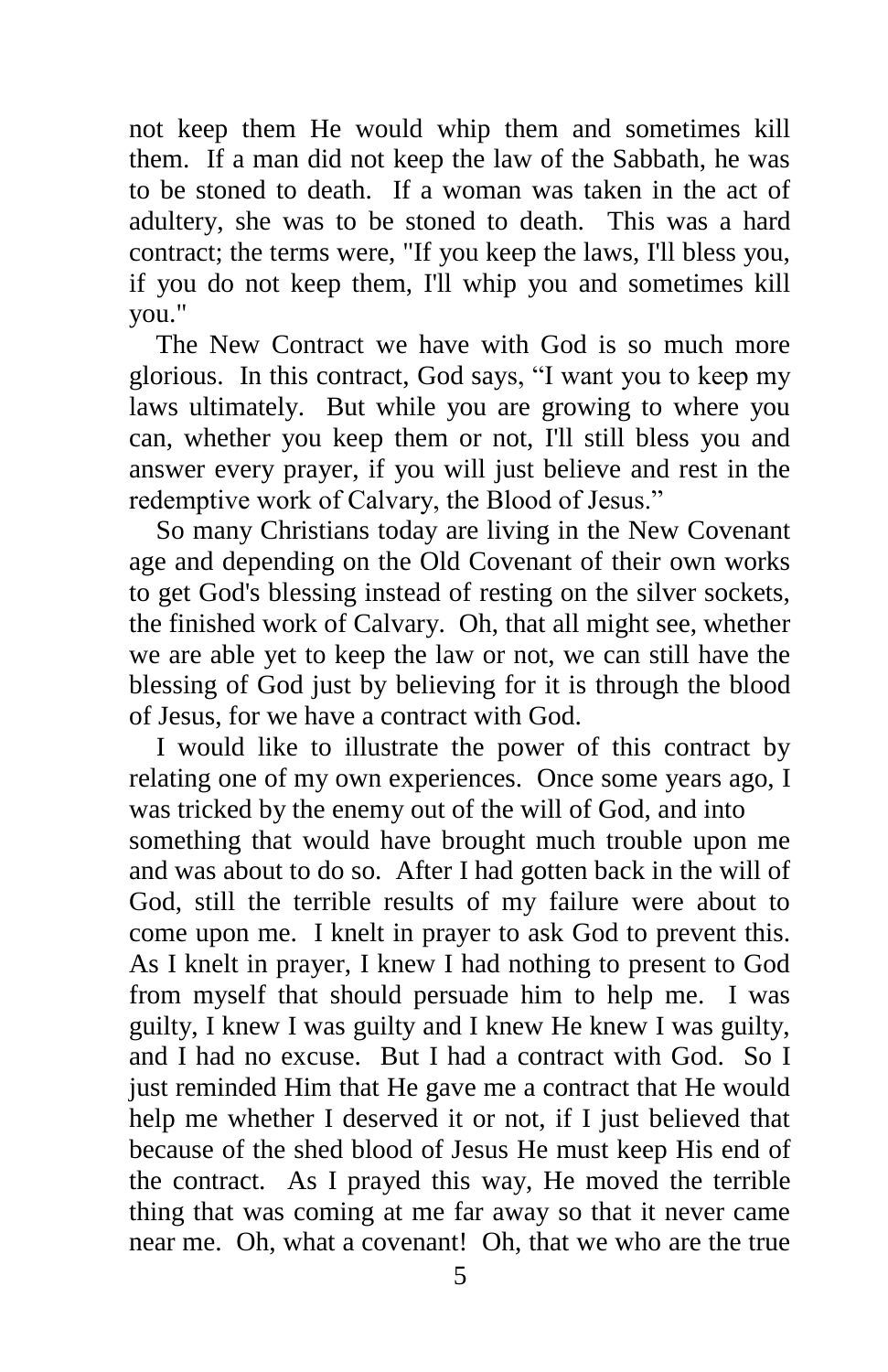Tabernacle, like the old type Tabernacle, would find our rest on our silver sockets, the redemptive Word of Christ at Calvary, not in our works, not in the natural earthy help of hospitals, doctors, medicines and psychiatrists, but in our own silver sockets, the Covenant of Calvary.

 Another great truth revealed in these silver socket bases is in the fact that these silver bases completely separated the boards of the Tabernacle from the world. The silver sockets stood between the boards and the earth. Not one board touched the dirt of the earth and none of the dirt of the earth touched the boards. Even so, we who are the boards overlaid with gold, to fulfill this type, must live completely separated lives from the world. Nothing of the dirt of this world should touch our lives, neither should we touch it. This is far from what Christians are manifesting today. But God is restoring a true vision of the Holiness and separation that is required of us, that is so much purer than the vision of outward Holiness our Pentecostal brethren preached. And in these last days, He is going to have a people that will fulfill that vision.

 Now not only were the boards anchored in sockets of silver, but they were held together by Golden Bars. These five golden bars were a type of the five Spirit ministries that Jesus put in the body of Christ to hold it together-Apostles, Prophets, Evangelists, Pastors and Teachers. The diagram below shows the order in which these golden bars held the boards together.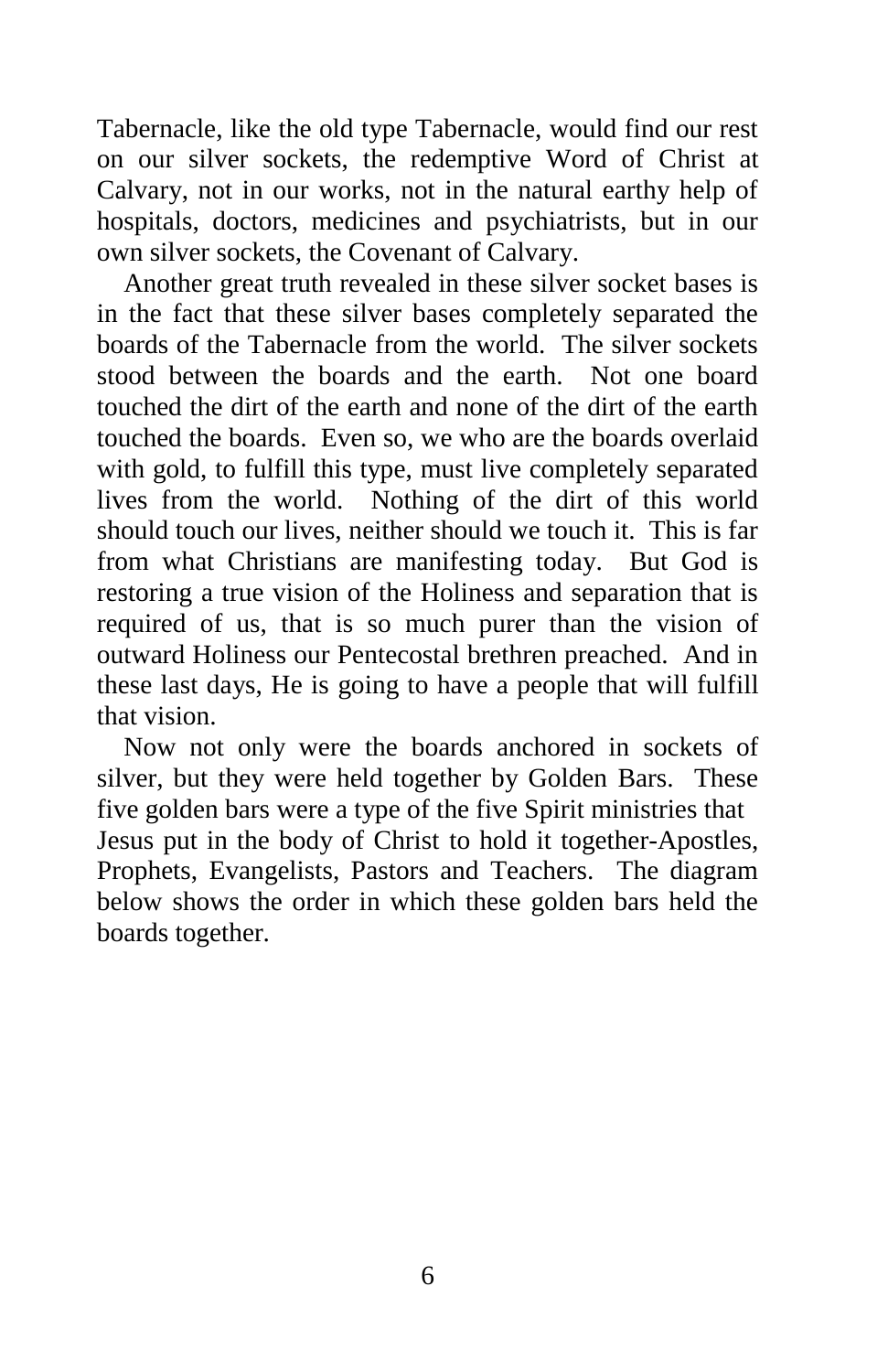

 You will notice in the order that the bars were set in the Tabernacle, all the bars did not run the full length of the Tabernacle holding all the boards together. Only the one long bar in the center did. For this is a type of the Apostle, whose ministry is to the whole body of Christ all over the world. But the other four bars did not cover all the boards, but held only local segments of the boards together. This is because they are a type of the four ministries, Prophets, Evangelists, Elders or Pastors, and Teachers, who are to operate in each local body in every city and village in the Lord where there is a local Assembly of the Boards of God's Tabernacle.

 The long center bar ran the full length of the Tabernacle touching all the bars, for it is the Apostles' ministry to travel the world from local body to local body helping to pull all the boards together and make them one Tabernacle, not only the boards in each local body, but also helping to draw all the local bodies into that union with one another in God's Divine Order that shall one day bring forth one body that shall manifest the Christ in the earth.

 You will also note that though the boards stood upright, the bars lay down horizontally along the side of the Tabernacle. This is to proclaim that the five-fold ministry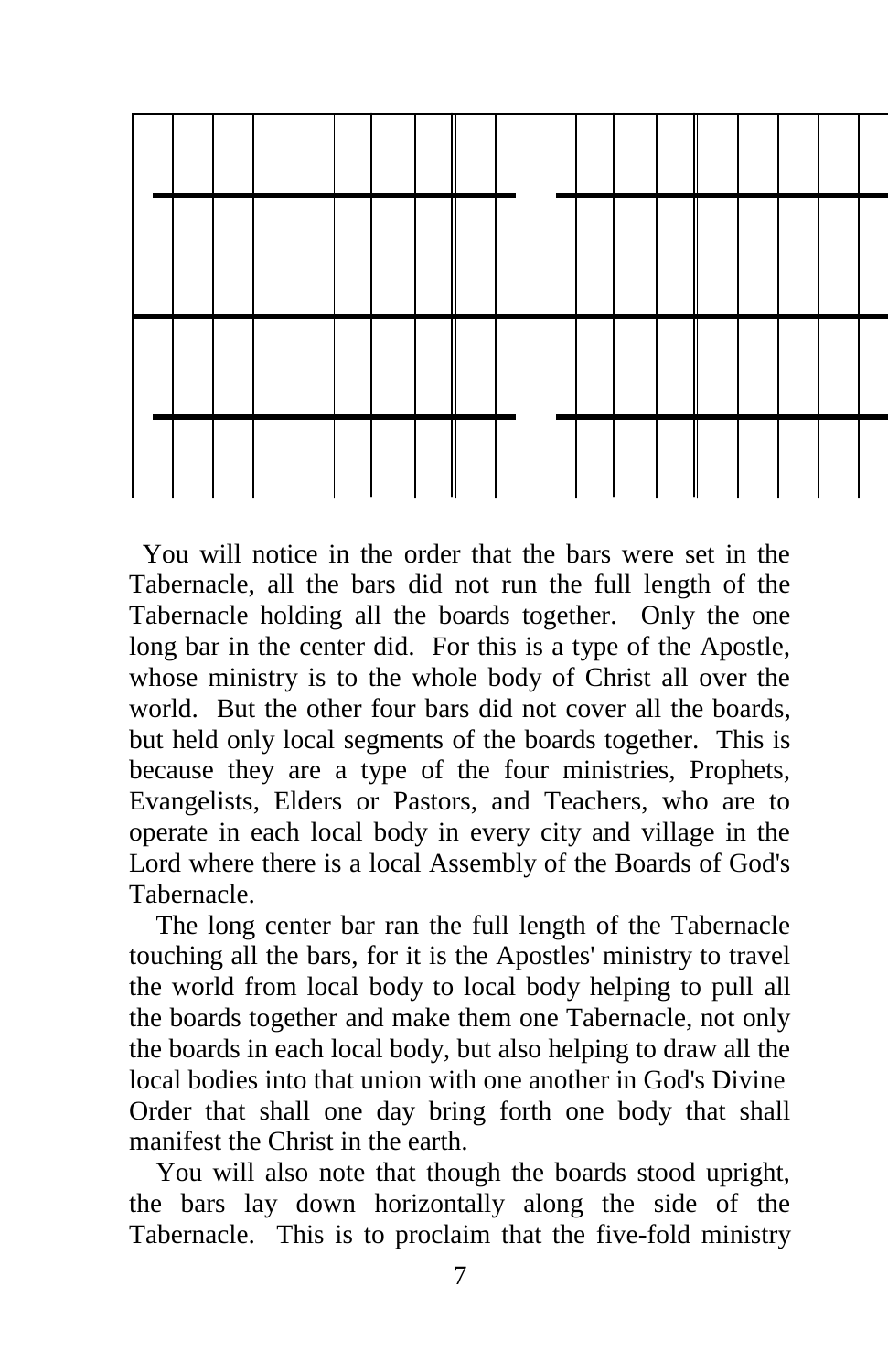has to lie down and die-to-self in order to hold the true Tabernacle of God together.

 Now each board down near the earth had its own individual silver socket, and rested on its own individual silver base. But as the boards rose up from the earth into the air where they were joined together by the golden bars, they lost their individuality and became one Tabernacle.

 Even so, each one of us, when we are first born of the Spirit and at the root of our Christian life, down at the bottom, we each have our own individual relationship with Christ through the Spirit and are anchored in our own individual silver socket through the redemptive work of Christ at Calvary. But as we begin to grow up into the air (pneuma or spirit) then we will be joined together by the five golden bar ministries to make one Tabernacle, one body of Christ. It is well to look upon ourselves as individual Christians and allow denominationalism and sectarianism in our lives in the lower levels of our Christian life, down on the earthy levels where we first get anchored in the silver which is Christ's redemptive work of the cross. The Greek word for the Holy Spirit in the New Testament is air or wind, and just as the boards of the Tabernacle, as they rose up into the air, lost their individualism and were joined together by the five golden bars, making one Tabernacle, so as we grow up into the pneuma, the air of the Spirit, we must lose our sectarianism and denominationalism, and be joined together by a five-fold ministry into one Tabernacle, one body of Christ.

 Now we need to consider the three different kinds of lights that light up that Tabernacle. The only light that ever shone in the Outer Court was the light of the natural sun. When the light of the natural sun would rise each day, its rays would shine over the top of the tent curtains in the Tabernacle, and as they were reflected back from the burnished brass of the Brazen Altar and Brazen Laver it was a glorious light.

But the light in the Holy Place was a different light. It was not the natural light of the natural sun, but it was the light of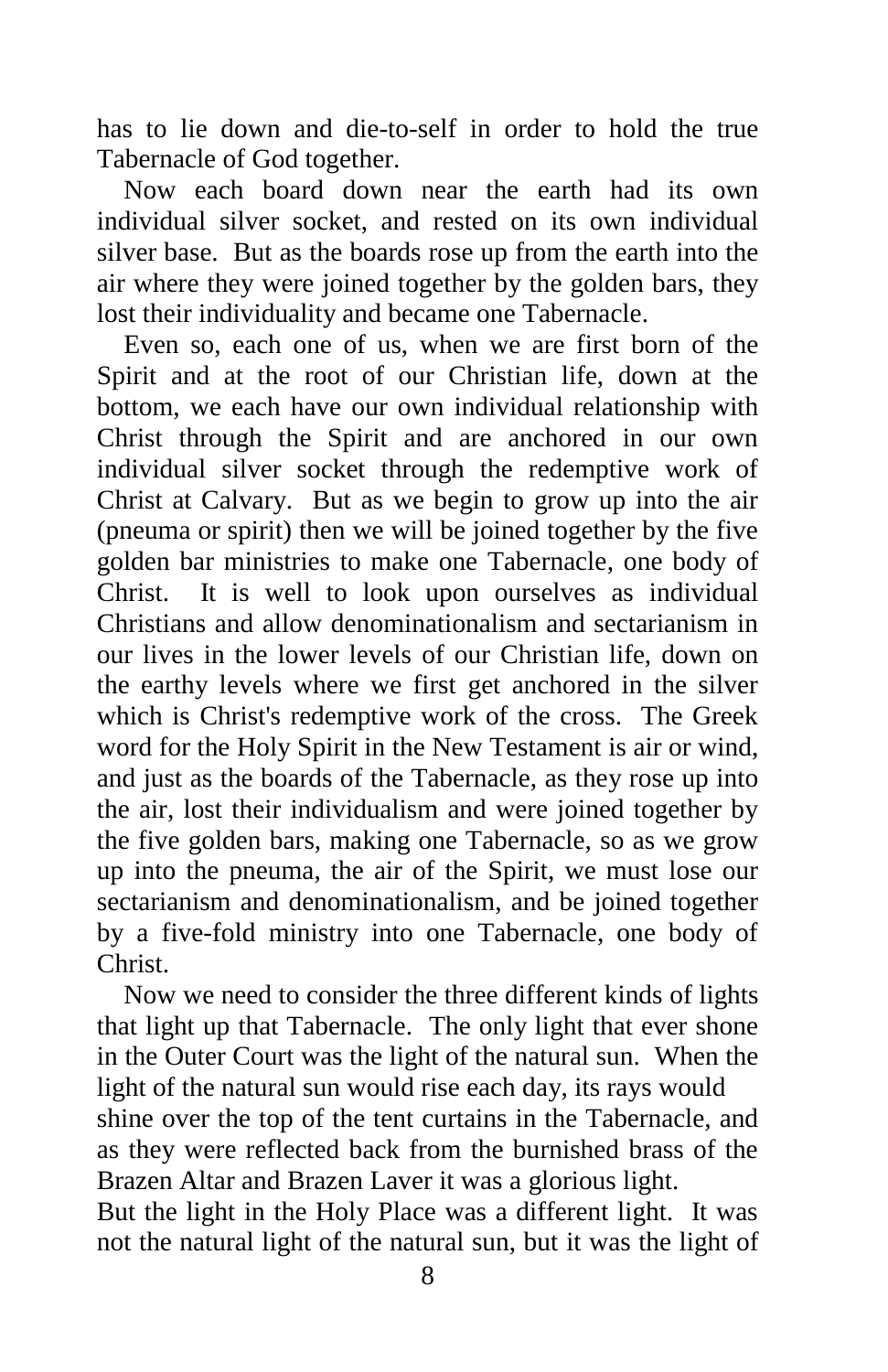the Seven-branched Candlestick, which is a type of thesevenfold supernatural gifts and operations of the Spirit that are given to us to light up our way, after we have received the Baptism of the Spirit and entered into the Holy Place.

 No natural light ever shone in that Holy Place. Only the supernatural light of the Candlestick. Even so, when we have left behind the Outer Court church system, with its program and ritual, and received the Baptism of the Spirit and entered into God's Holy Place, the light that lights our way must not be the naturalism of the letter of the Word and Bible Schools, Seminaries, doctors degrees, but the light that lights our way must be the supernatural light of the Candlestick, shining through five supernatural Spirit ministries, and nine supernatural Spirit gifts, to light our way on into the Holy of Holies, Perfection in Christ.

 When we have received the Baptism of the Spirit and entered into the Holy Place, all naturalism must be purged out of our lives. Only through the operation of the sevenfold supernatural gifts and operations of the Spirit of God must we go on. The present writer has received much resistance all over the U.S.A. as he has preached that robed choirs, music ministers, church socials, and all other forms of naturalism must be purged out of the lives of all who have entered into the Holy Place through the doorway of the Baptism of the Spirit. But he must go on preaching it, for there was no natural light in that Holy Place, and all naturalism must be purged out of the lives of those who enter therein.

 Sixty-seven years ago, God led the Pentecostals out of the Outer Court and into the Holy Place. They left behind naturalism and began to walk in the supernatural gifts of the Spirit emanating from the Holy Candlestick. But tragedy of tragedies, now most of their ministers have slidden back into Outer Court life and are restoring the robed choirs and church social to replace the one-time operation of the supernatural manifestations of the Spirit.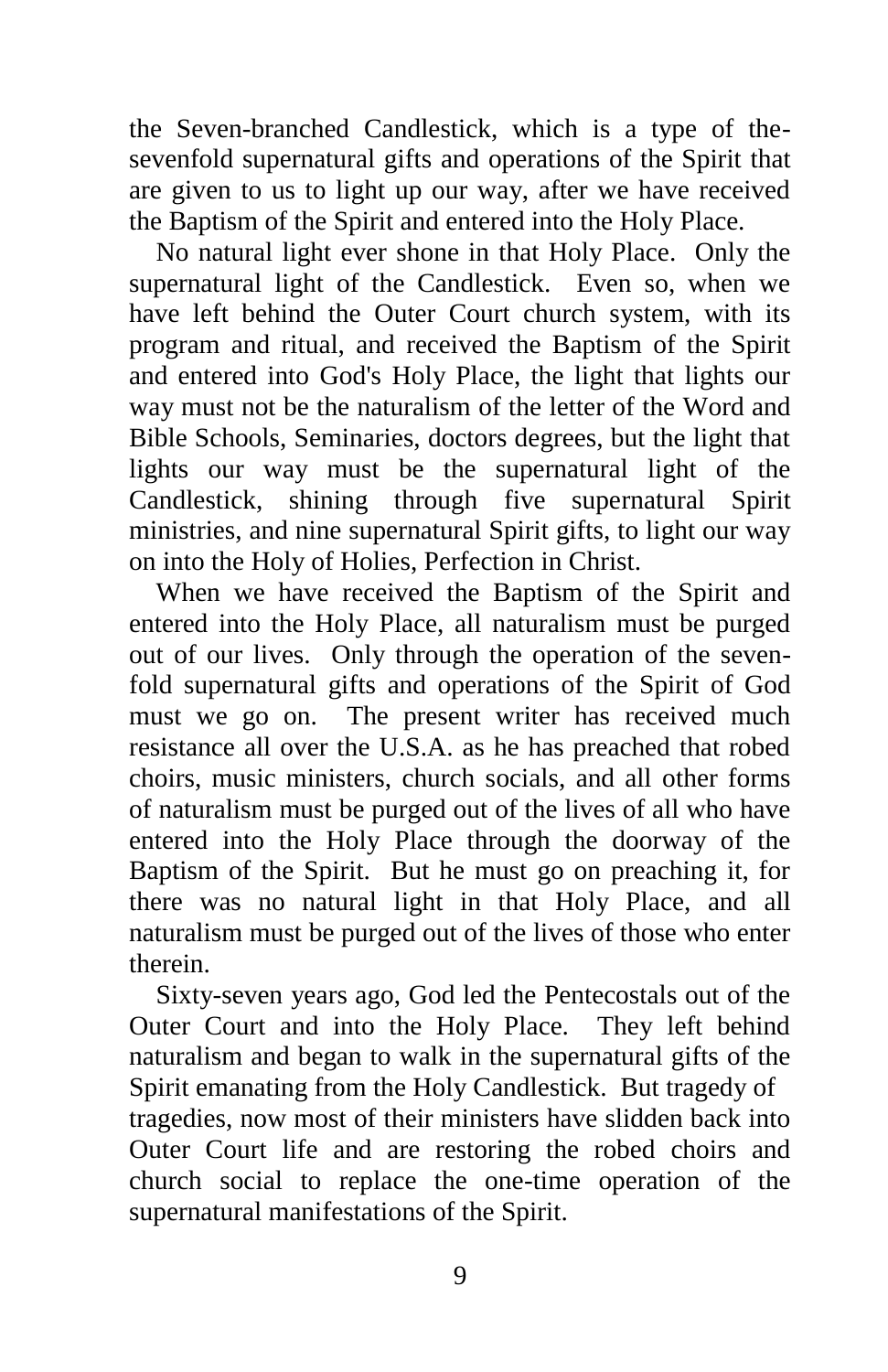Each year on Israel's day of atonement, when the High Priest went through the Tabernacle into the Holy of Holies, he had twelve stones on his shoulders with the names of the twelve tribes of Israel engraved in them, thus signifying he was carrying the people in on his shoulders. When he walked out of the Outer Court through the door into the Holy of Holies, the people, on his shoulders left behind forever the natural light of the Outer Court. It was the light of the Seven-branched Candlestick that lighted their way from there. Even so, when Jesus our High Priest takes us by His Spirit through the door of the Baptism of the Spirit into the Holy Place, we should leave behind forever the natural light of the Outer Court which consists of forms, rituals, programs, collars turned backward, titles, degrees, long robes, letter of the Word messages. Our light to light our way forward is the supernatural light of the Candlestick, five supernatural Spirit ministries and nine supernatural gifts. We should get so filled and anointed with the Spirit that God can bring these forth in each local body and bring them to a Divine Order Operation and the Spirit will light our way forward through them.

 The Table of Shewbread in the Holy Place was a type of the Hidden Manna of God's Word that Jesus spoke of in Revelations 21 when He said, "To him that overcometh will I give to eat of the Hidden Manna." It was a type of the Hidden Manna of God's word, the Spirit of the Word as contrasted to the letter that we get in the Outer Court. The light that shone on that Shewbread was the supernatural light of the Candlestick. It gave the light so the Shewbread could be seen. Even so, in this Holy Place it is going to be the supernatural light of the anointing that is going to uncover the Hidden Manna (truths) of God's Word, not the natural light of the seminary educations and doctors' degrees.

 The Golden Altar of Incense, where daily the incense was burned up till it was no longer a material substance but spiritual odors wafting into the Holy of Holies into the presence of God, was a type of the altar where we must go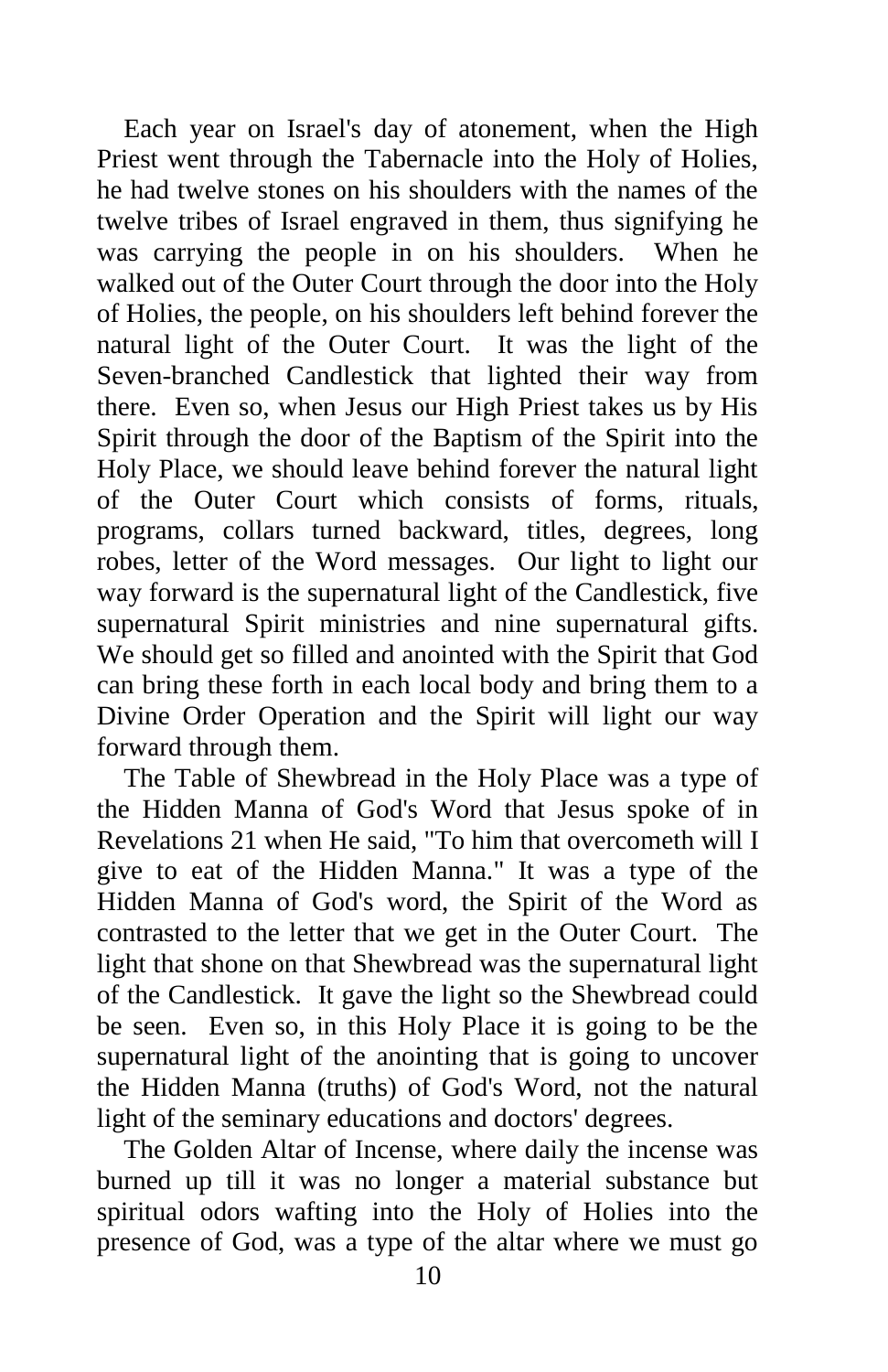through the fires of testing and tribulation, until all our dross and flesh is burned out and we are no longer a fleshy material man but a spiritual son of God, ready to enter into the Holy of Holies, Perfection in Christ. The light that shone on that Golden Altar to light the way of the High Priest with the people on his shoulders, was the light of the Candlestick. Even so, the light of the Candlestick, shining through five supernatural Spirit ministries, and nine supernatural Spirit gifts is the light that is going to take us through the fires of testing and tribulation during the days of the antichrist that is going to purge out all our dross and make us the perfect man of Ephesians 4.

 The reason the five golden bars were set in the order they were, on each side of the tabernacle to hold the boards together was so that in no place could the boards spread apart and allow a crack so that natural light could get into the Holy Place. For then there would be a mixture of natural light and the light of the Candlestick. The long center bar, type of the Apostles' ministry, ran all the way across the center holding all the boards together in the center. Two short bars were over it on each end holding the boards together at the top, and two short bars were underneath it holding the bars together at the bottom. This signifies to us, who are the ministry, that God has set us in the Tabernacle in such an order that we cannot do without one another. The Apostle could not hold all the boards together by himself. Neither could any of the other bar ministries. It takes all five, each in his place. This is the answer to why the power of God has diminished in what has been called Pentecost. The ministry made no effort whatsoever to hold the boards of the Tabernacle together, but each one looked on himself as an individual and his church or his denomination as an individual unit, and the boards were spread wide apart,

leaving room for all kinds of natural light to come in and mix with the supernatural light of the Candlestick. Now most Pentecostal Churches have so much naturalism in them, you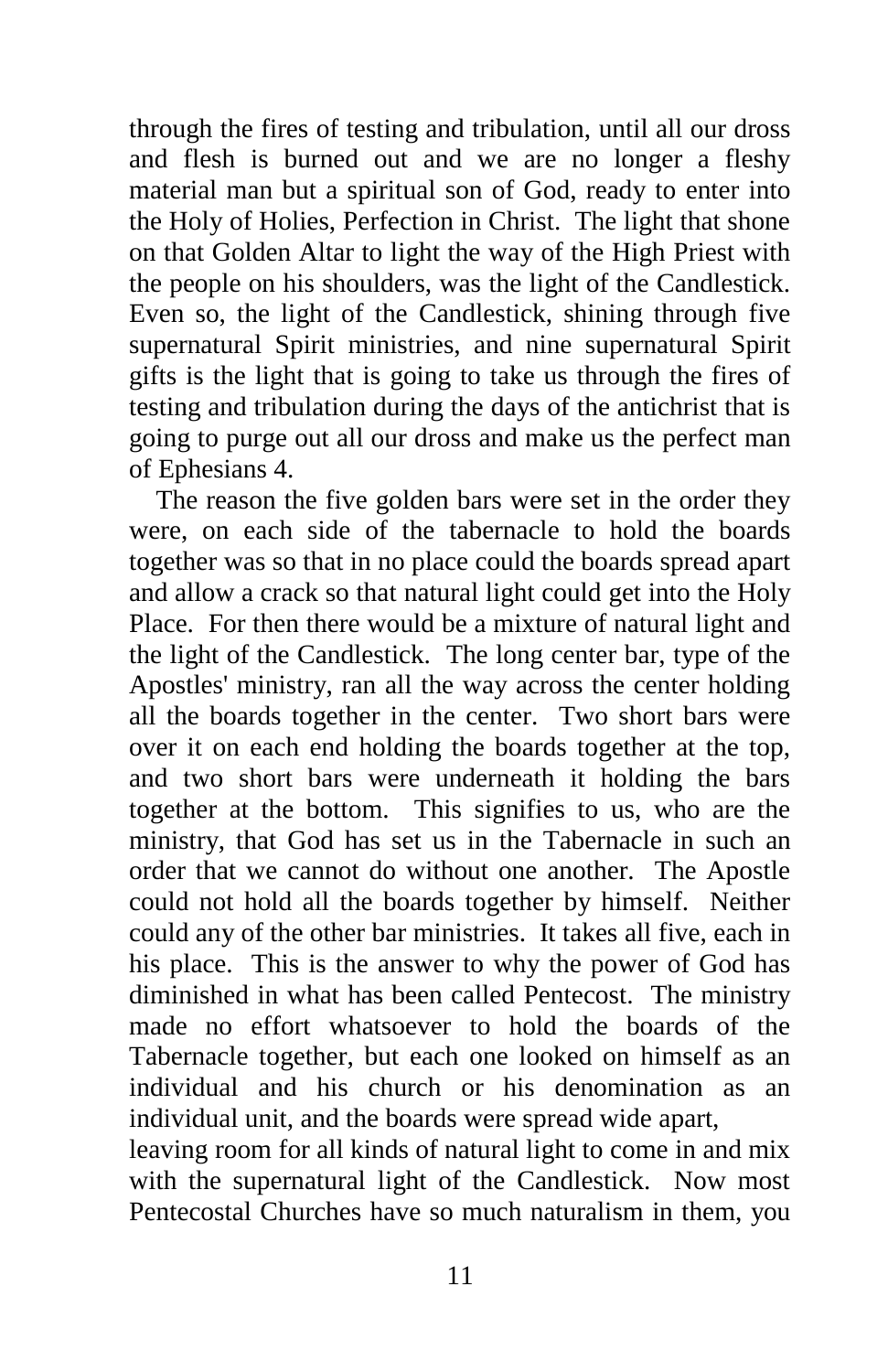go in one and you would think you are back out in the Outer Court Baptist Church.

 Now we need to go on to the third light that was in the Tabernacle, the light that lit up the Holy of Holies. When the High Priest left the Holy Place on the Day of Atonement and entered into the Holy of Holies, there was no natural light, neither was there any Candlestick. But he was not left in the dark. He had plenty of light to see exactly where to sprinkle the blood on the Mercy Seat, for it was the Shekinah glory of God Himself that lit up that Holy of Holies.

 We are now walking in the light of the Candlestick. It is a glorious light as we come together and the Spirit gifts and ministries begin manifesting and we receive light to light our way through preaching, a prophecy, a tongue and interpretation, a vision, and all the other operations of the Spirit that come from the Candlestick. It is a glorious light. But, we must not stop there as the Pentecostals did. God wants to take us through the third veil into the Holiest of All. As He does, He will overlay our insides with the gold of His nature and as we go into this place we will be filled with the Shekinah light of God Himself. Then you will not need a sermon or a prophecy or a vision to keep your light shining but the Shekinah glory light of God will be lighting you up from inside continually as it did the Holy of Holies. As we go forth as the Sons of God, when people come into our presence, we will not have to preach to them or prophesy to them, but the Shekinah glory of God will descend upon them and they will know they are standing in the presence of God.

 If the scientists of our day had been back with Moses, they could have searched every comer of the Holy of Holies with their microscopes and scientific instruments, and they could not have found where that Shekinah light was coming from, for it was the light of God Himself.

 Even so, there shall emerge Sons of God in the last days with a light shining in and through them that not even the scientist shall discover from whence it comes, for it is the Shekinah light of God's glory.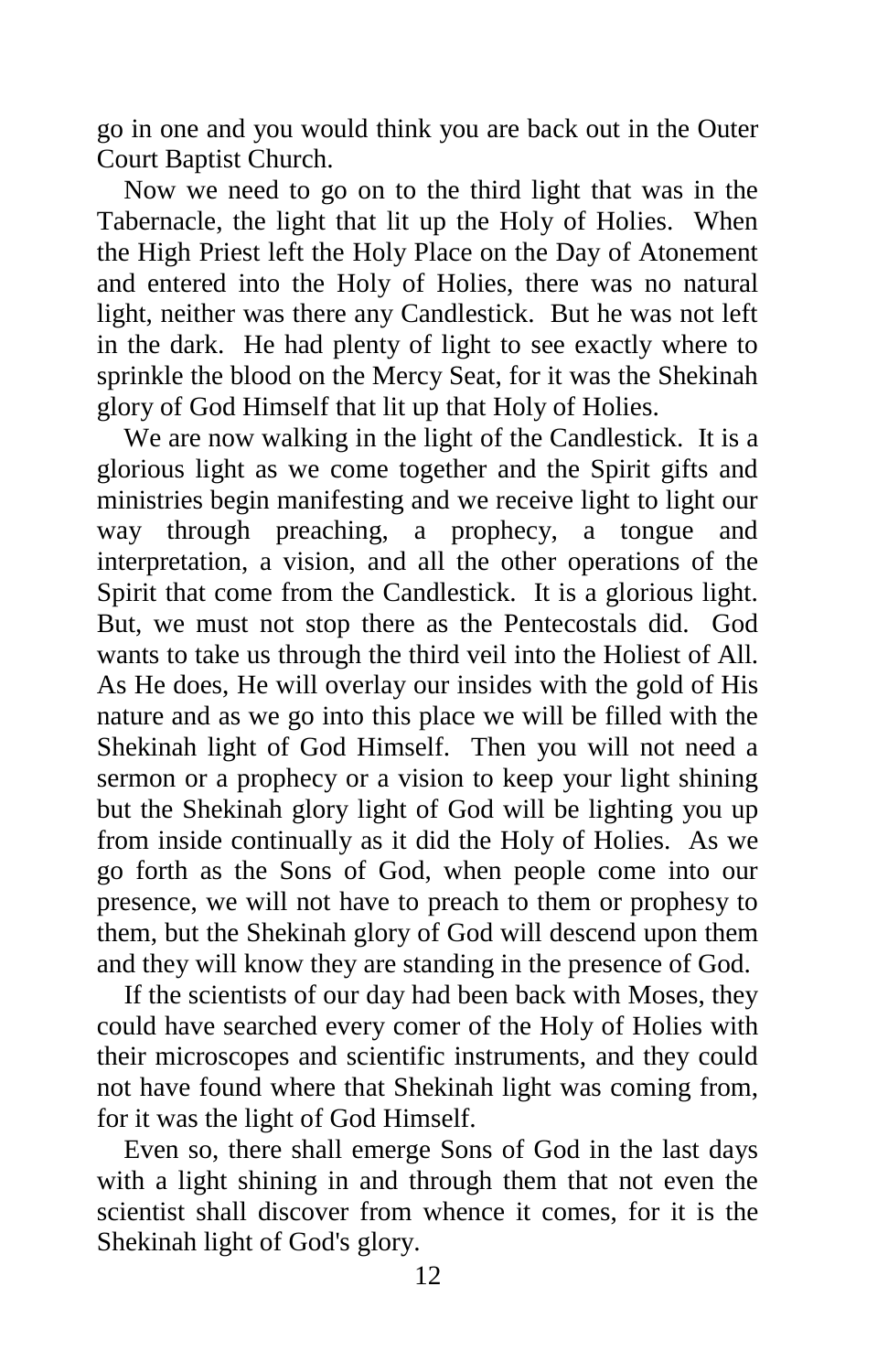When the light of the natural sun would rise over the tent curtains of the Tabernacle each morning and was reflected back from the burnished brass of the Brazen Laver and Altar, the Outer Court Priest rejoiced in that light and in that glory. But about six o'clock in the afternoon that natural sun would begin to go down and soon they were left in darkness. The light of the Candlestick in the Holy Place shone on all night long. Even so today, the Priest-preachers in the Outer Court Church rejoice in the natural light and glory of their big organizations, their doctors' degrees, their million-dollar church building with plush carpeted floors and pews, their beautifully robed choirs and well-planned programs. But soon that natural sun is going to go down. The antichrist system is going to rise up and darkness is going to come on the face of the earth. When they discover they have no pretribulational rapture to lift them out, they will be in great darkness. But the light of the Candlestick, the supernatural gifts and operations of the Spirit will still be shining right on, leading those who are walking in that light through the trials and test of the tribulations.

 Even so, we do not want to depend on that light forever. Because it was still possible for the Candlestick in the Holy Place to go out if the High Priest did not keep oil in it. We have seen the Candlestick light go out in some Pentecostals who did not have someone else to keep pouring the oil of the Spirit to them with a prophecy, or a sermon, or a tongue and interpretation. But when we have gone on into the Holy of Holies, and the Shekinah light is inside us, it does not depend on somebody oiling us up with a sermon or a prophecy, and it cannot go out, for its source of power is the everlasting God. It will shine forever. It cannot be moved. God said in the book of Hebrews, "Yet once more will I shake not the earth only but the heavens also so that everything that can be shaken will be removed, and only that which cannot be shaken will remain.

 That great shaking is soon coming upon us. God is going to shake the heavens and the earth. Every temporal thing